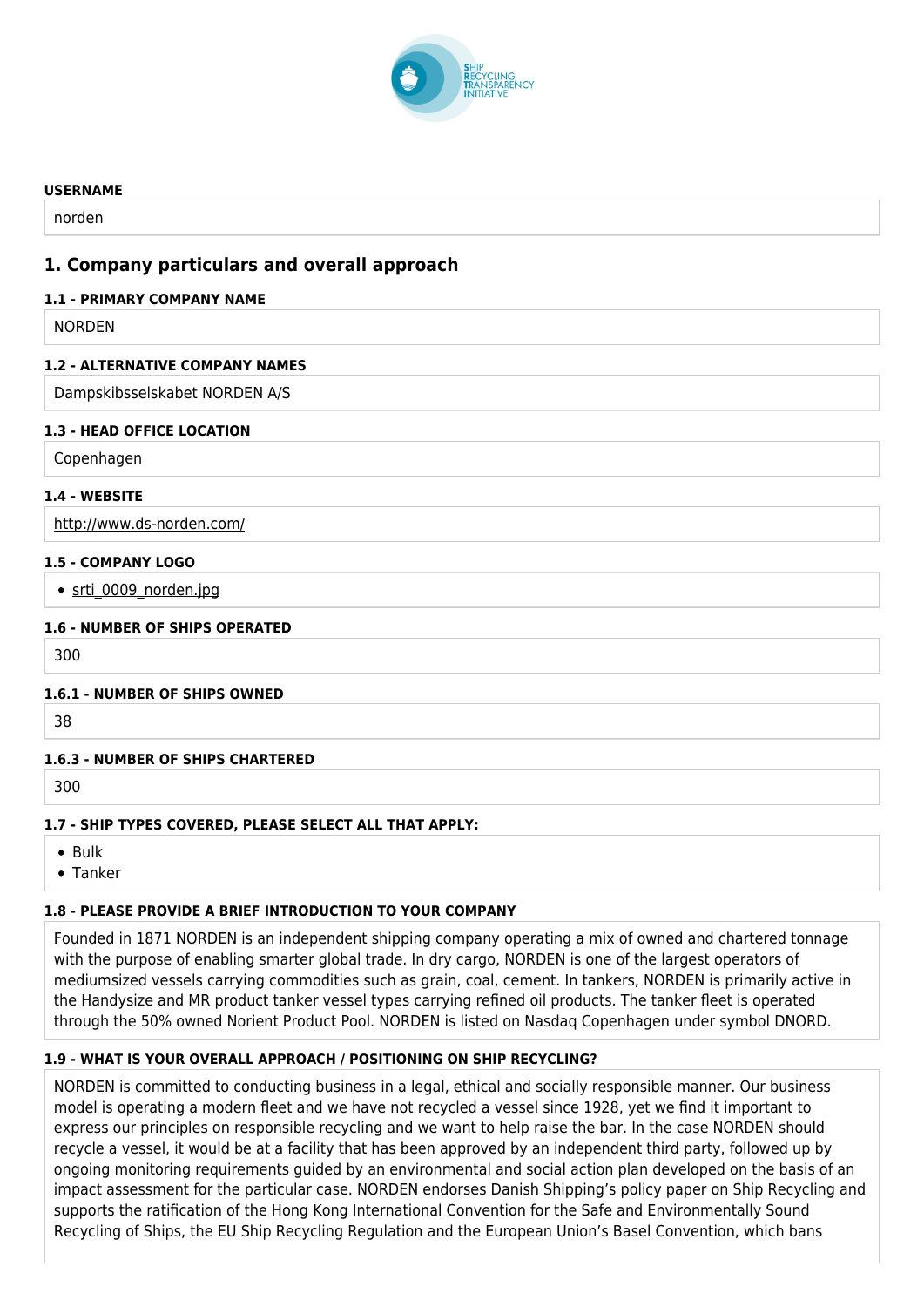## **2. Ship recycling policy and standards**

### **2.1 - DOES THE COMPANY HAVE A WRITTEN POLICY ON SHIP RECYCLING FOR ITS OWNED VESSELS?**

Yes

#### **2.1.1 - IS IT PUBLICLY AVAILABLE?**

Yes

#### **2.1.2 - PLEASE PROVIDE A URL**

[http://www.ds-norden.com/public/dokumenter/news\\_english/1811Shiprecylingpolicy.pdf](http://www.ds-norden.com/public/dokumenter/news_english/1811Shiprecylingpolicy.pdf)

### **2.1.3 - SINCE WHEN HAS THIS POLICY BEEN APPLIED?**

2017

#### **2.2 - DOES THE COMPANY KEEP RECORDS OF SHIPS WHICH HAVE BEEN SENT FOR RECYCLING?**

No

#### **2.3 - WHAT INTERNATIONAL CONVENTIONS AND PRINCIPLES DOES THE POLICY ADHERE TO?**

- EU Ship Recycling Regulation (2013)
- Hong Kong International Convention for the safe and environmentally sound recycling of ships (2009)
- OECD Guidelines for Multinational Enterprises (2011)
- UN Global Compact
- UN Guiding Principles on Business and Human Rights (2011)

### **2.4 - DOES THE EU SHIP RECYCLING REGULATION APPLY TO THE COMPANY'S OWNED SHIPS?**

Yes

### **2.4.1 - HOW MANY SHIPS DOES THE REGULATION APPLY TO?**

25-50%

### **2.5 - WHICH TOPICS DOES THE POLICY ADDRESS?**

- Environment
- Health and safety
- Labour and human rights
- Anti-corruption

### **2.6 - DOES THE POLICY CONTAIN RESTRICTIONS BASED ON GEOGRAPHY AND/OR RECYCLING METHODS?**

Yes

# **2.6.1 - PLEASE PROVIDE FURTHER DETAILS**

NORDEN will act in accordance with the EU Ship Recycling Regulation in relation to all European flagged vessels, and the Basel and Hong Kong Conventions for all other vessels to prevent and minimise risk and potential harm to people and the environment caused by ship recycling operations. In areas of environment and health and safety issues, NORDEN's standards go beyond the Hong Kong Convention. By following the international guidelines set out in the OECD Guidelines for Multinational Enterprises, UN Global Compact and UN Guiding Principles for Business and Human Rights, NORDEN also has high standards in areas of anti-corruption, subcontractor conditions as well as labour and human rights.

# **2.7 - DOES THE COMPANY HAVE A WRITTEN POLICY FOR SELECTING A YARD OR BUYER FOR RECYCLING?**

No

### **2.8 - DOES THE COMPANY MAKE SHIP RECYCLING PART OF THE COMPANY'S SUSTAINABILITY GOALS?**

No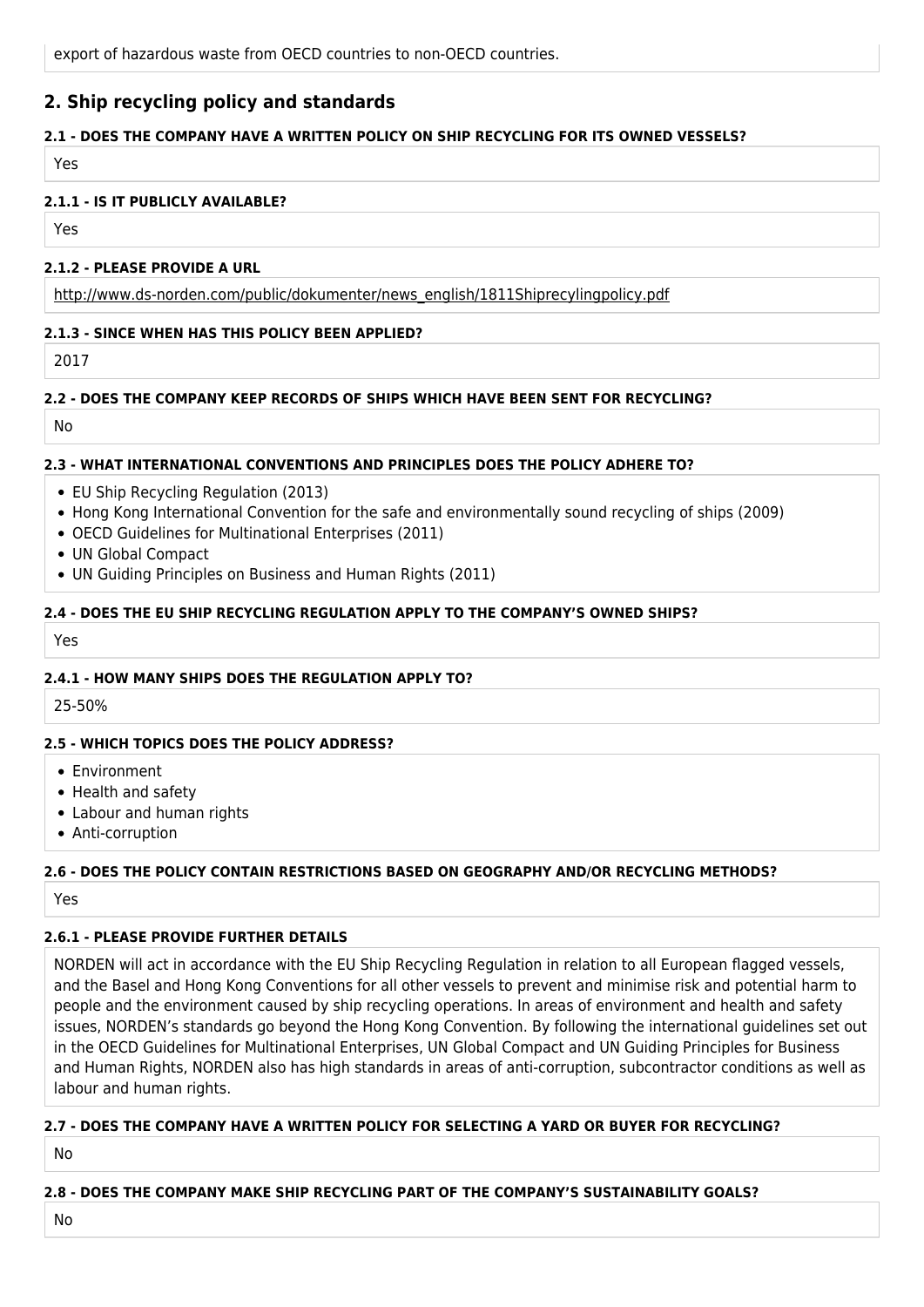# **2.9 - DOES THE COMPANY INCLUDE SHIP RECYCLING INFORMATION IN ITS SUSTAINABILITY REPORTING?**

No

### **2.10 - DOES THE COMPANY HAVE A SHIP RECYCLING STANDARD\* (OR SIMILARLY NAMED) IN FORCE?**

No

## **3. Policy for selling owned vessels for further trading**

### **3.1 - DOES THE COMPANY HAVE A POLICY TO PROMOTE RESPONSIBLE RECYCLING OF OWNED VESSELS SOLD FOR FURTHER TRADING?**

Yes

### **3.1.1 - PLEASE PROVIDE FURTHER DETAILS**

In cases where the proposed sales price of a NORDEN vessel is less than 25% above highest scrap value, a clause must be applied to the contract specifying responsible recycling practices.

### **3.2 - DOES THE COMPANY IMPOSE LEGALLY BINDING COVENANTS OR OFFER COMMERCIAL INCENTIVES TO THE BUYER TO ENCOURAGE RESPONSIBLE SHIP RECYCLING?**

Yes

### **3.2.1 - PLEASE PROVIDE FURTHER DETAILS**

The clause specifies that if the buyer wishes to recycle the vessel, this must be done responsibly at a facility in accordance with the Hong Kong Convention. Furthermore, the clause must specify that the buyer is required to include the same contract clause with its buyer, if the vessel is resold within 6 months from the date of purchase.

### **3.3 - DOES THE COMPANY TAKE STEPS TO PROMOTE RESPONSIBLE RECYCLING OF VESSELS CHARTERED FOR 5 YEARS AND OVER, RELEASED FOR REDEPLOYMENT OR RECYCLING?**

Sometimes

### **3.3.1 - PLEASE PROVIDE FURTHER DETAILS INCLUDING NUMBER OF VESSELS**

NORDEN's business model includes owning and long-term chartering modern vessels. A clause will be included in long-term charters of vessels on charter to NORDEN for more than 5 consecutive years where, upon redelivery to the owners, the vessel is more than 20 years old. In these cases, NORDEN's clause states that, at the time of redelivery, if the value of the redelivered chartered vessel is estimated to be less than 25% above highest scrap value, and the owner wishes to recycle the vessel within 6 months from redelivery, this must be done at a facility in accordance with the Hong Kong Convention, verified by presenting a statement of compliance with all applicable environmental and social regulations awarded by a competent and independent party. NORDEN will monitor the vessel location for 6 months and reserve the right to take legal actions.

### **3.4 - DOES THE COMPANY TAKE STEPS TO PROMOTE RESPONSIBLE RECYCLING OF VESSELS CHARTERED FOR 2 YEARS AND OVER RELEASED FOR REDEPLOYMENT OR RECYCLING?**

Never

### **3.5 - DOES THE COMPANY TAKE STEPS TO PROMOTE RESPONSIBLE RECYCLING OF VESSELS OWNED THROUGH JVS?**

Sometimes

### **3.5.1 - PLEASE PROVIDE FURTHER DETAILS**

The same principles apply for vessels in J/V where NORDEN's ownership is at least 50%. A clause will be included in long-term charters of vessels on charter to NORDEN for more than 5 consecutive years where, upon redelivery to the owners, the vessel is more than 20 years old. In these cases, NORDEN's clause states that, at the time of redelivery, if the value of the redelivered chartered vessel is estimated to be less than 25% above highest scrap value, and the owner wishes to recycle the vessel within 6 months from redelivery, this must be done at a facility in accordance with the Hong Kong Convention, verified by presenting a statement of compliance with all applicable environmental and social regulations awarded by a competent and independent party. NORDEN will monitor the vessel location for 6 months and reserve the right to take legal actions.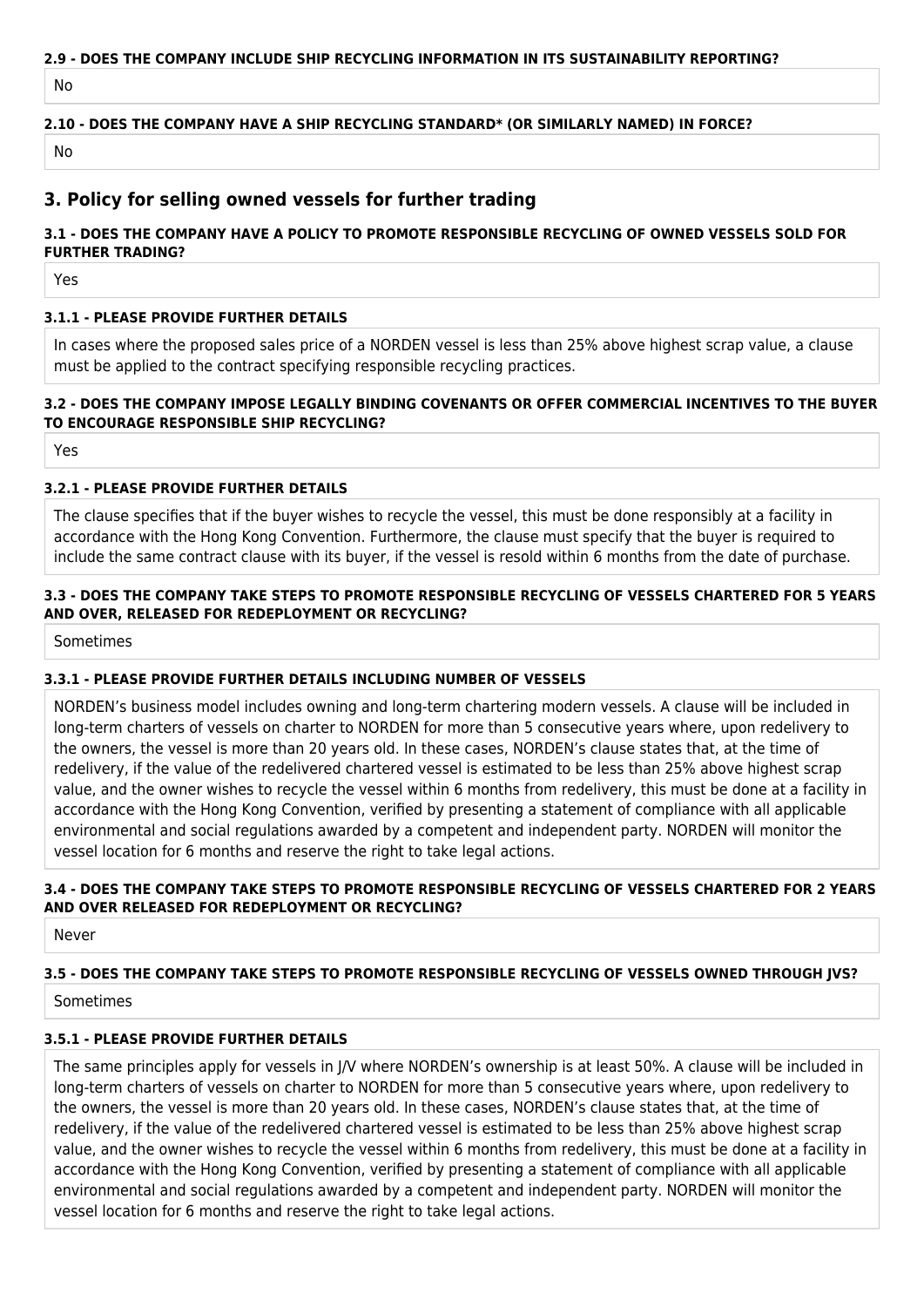# **4. Ship recycling contract**

#### **4.1 - DOES THE COMPANY FOLLOW A STANDARD CONTRACT FOR THE SALE OF VESSELS FOR GREEN RECYCLING (E.G. RECYCLECON FROM BIMCO)?**

Never

### **4.2 - DOES THE CONTRACT INCLUDE AN EXPLICIT REQUIREMENT TO RECYCLE THE VESSEL AT A SPECIFIC SHIP RECYCLING FACILITY?**

Never

### **4.3 - DOES THE COMPANY REQUIRE ACCESS TO THE SHIP RECYCLING FACILITY DURING THE RECYCLING PROCESS FOR ANY OF THE FOLLOWING? PLEASE SELECT ANY/ALL THAT MAY APPLY**

• Monitoring

## **4.4 - DOES THE CONTRACT REQUIRE COMPLIANCE WITH THE COMPANY'S WRITTEN POLICY ON SHIP RECYCLING?** No

## **4.5 - WHAT PROTECTION IS IN PLACE FOR THE SELLER TO ENSURE THAT MILESTONES CAN BE SET, THAT ACCESS TO THE SHIP AND MONITORING CAN BE MAINTAINED THROUGHOUT THE SHIP RECYCLING PROCESS?**

NORDEN has not recycled a vessel or sold a vessel for recycling since 1928. NORDEN's business model involves operating a modern fleet and selling and redelivering vessels long before end-of-life. Should NORDEN be in such a situation, we would make sure that it was done responsibly according to the NORDEN Responsible Ship Recycling Policy.

# **5. Inventory of Hazardous Materials (IHM) and Ship Recycling Documentation**

## **5.1 - DOES THE COMPANY HAVE A SHIP RECYCLING PLAN FOR EACH VESSEL?**

No

### **5.2 - DOES THE COMPANY PROVIDE THE BUYER OR SHIP RECYCLER WITH A CLASS APPROVED IHM, AT THE TIME OF FINALISING THE SHIP RECYCLING CONTRACT?**

Always

#### **5.3 - DOES THE COMPANY PROVIDE ALL RELEVANT SHIP CERTIFICATES, PLANS, PROCEDURES AND DOCUMENTS, TO ENABLE THE YARDS TO FOLLOW APPLICABLE SHIP RECYCLING GUIDELINES (AND THE RELEVANT STANDARDS FROM QUESTION 2.2. THAT THE COMPANY IS ALIGNED TO)?**

Always

### **5.4 - DOES THE COMPANY HAVE SPECIFIC REQUIREMENTS FOR HANDLING HAZARDOUS MATERIALS AS LISTED IN THE STOCKHOLM CONVENTION?**

No

# **6. Implementation of the ship recycling policy and standard**

## **6.1 - DOES THE COMPANY REQUIRE THE SHIP RECYCLING FACILITY TO HAVE A HONG KONG CONVENTION STATEMENT OF COMPLIANCE ISSUED BY A CLASSIFICATION SOCIETY?**

Always

## **6.1.1 - PLEASE PROVIDE FURTHER DETAILS**

In case a NORDEN-owned vessel is to be recycled, NORDEN will select a vetted recycling facility based on thorough reviews and inspections. The facility must hold a statement of compliance in accordance with the Hong Kong Convention and be able to present a statement of compliance with all applicable environmental and social regulations awarded by a competent and independent party. In cases where the proposed sales price of a vessel is less than 25% above highest scrap value, a clause must be applied to the contract specifying responsible recycling practices. The clause must specify that if the buyer wishes to recycle the vessel, this must be done responsibly at a facility in accordance with the Hong Kong Convention. Further, on redelivery to the owners, a clause will be included in all long-term charters of vessels on charter to NORDEN for more than 5 consecutive years where the